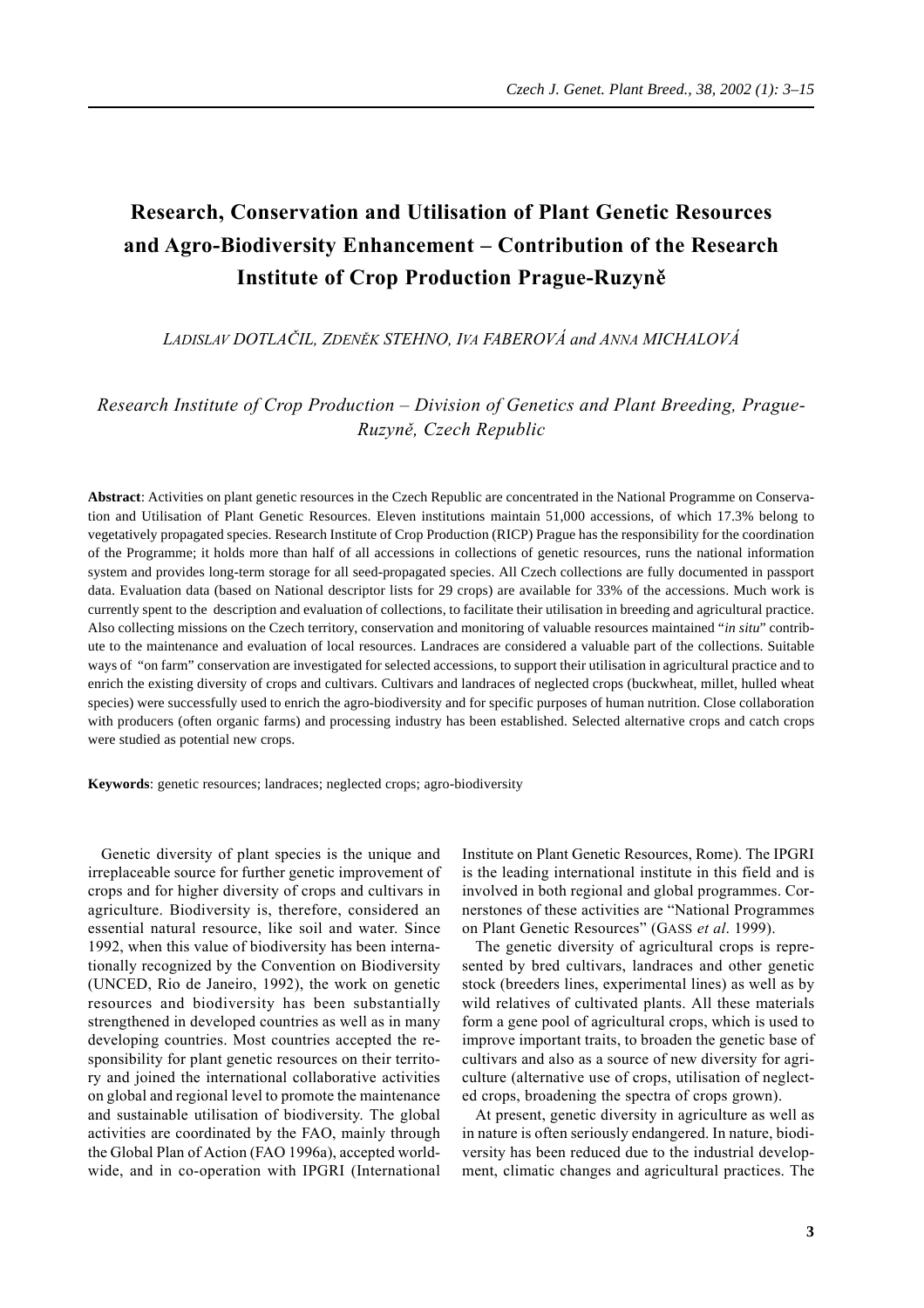biodiversity of crops in agricultural systems also decreased. During the last century – and especially during the last 50 years – the diversity of local and well-adapted landraces has been replaced by a much narrower spectrum of bred cultivars that are often genetically similar. Some valuable original resources were lost in many crops in most countries (FAO 1996b, 1998).

In the Czech Republic, large-scale farming, resulting from collectivisation in the past, has led to significant losses of biodiversity. A broad choice of local cultivars and landraces declined and more narrow spectra of crops and cultivars are presently used in agricultural practice. Some local genetic resources were lost, however, many could be saved and some can still be found in remote areas. Rich diversity still exists in ecotypes of grasses, fodder legumes and other dicots, which can be found in some regions of the country. Selected valuable genotypes can be utilised to increase the diversity of meadows and pastureland or provide new forms of fodder plants. Also some valuable landraces of fruit trees (especially apples, cherries, plums and pears) can be found in several regions of the country (BAREŠ & DOTLAČIL 1998). Large-scale farming has endangered some minor crops used for specific purposes, which were less suited for new technologies and did not provide high yields. However, these crops often are beneficial for soil fertility (improvement of soil characters, increase of organic matter), protect the soil against the erosion. They also can contribute to healthy human nutrition and broaden the crop diversity, which is an important precondition for sustainable development in agriculture.

Biodiversity plays also an important role in the care for landscape and countryside. For this purpose local species and genotypes should be preferably utilised because of their adaptation to the local and regional conditions and their value in the cultural tradition. Therefore, local and traditional species, especially trees and shrubs, should be evaluated in this respect. Selected materials then might become valuable components of care for the landscape.

Research and utilisation of plant genetic resources has a long tradition in this country (BAREŠ & DOTLAČIL 1998). Various research and breeding stations have been gathering cultivars since the beginning of the  $20<sup>th</sup>$  century. The amount of accessions increased in the former Czechoslovakia from 6 000 in 1951 to 45 500 in 1988 (BAREŠ & STEHNO 1999; BAREŠ *et al*. 1999). Due to revisions of the collections and to the splitting of the former Czechoslovakia, the total number of accessions decreased in the early 1990s. . Nevertheless, the amount of nun-duplicated accessions in Czech collections reached 51 000 in 2001.

Some Czech institutes were engaged in collecting since the 1930s, but systematic collecting of landraces and wild relatives of agricultural crops on our territory started in the 1960s and continues with different intensity till the present time (BAREŠ & DOTLAČIL 1998). Much efforts are continuously directed to the conservation of collections. A system of regeneration using cyclic multiplication was originally used. Since 1976 we use long-term storage under controlled conditions. The Gene Bank at the Research Institute of Crop Production (RICP) Prague was completed in 1988 with a total storage capacity for 100 000 accessions. Studies of Genetic resources concentrated mainly on the evaluation of important biological and agronomical traits, that could be effectively utilised in breeding and agricultural practice (BAREŠ & STEHNO 1999; BAREŠ *et al*. 1999).

The Czech National Programme on Plant Genetic Resources Conservation and Utilisation is based on a decision of the Ministry of Agriculture of the Czech Republic in 1993. It has solved the problems, connected with privatisation and restructuring of agricultural research and the split of the former Czechoslovakia. The Programme anabled an effective coordination and rationalisation of all activities (DOTLAČIL & ŠTOLC 1998). International cooperation has also been much extended during this period. In this way the Czech Republic has joined the countries, in which safe and effective work on plant genetic resources is meeting international standards. The care for biodiversity has also been intensified when the Czech Republic legally adopted the Convention on Biodiversity in 1999.

## **The National Programme on Plant Genetic Resources**

The National Programme on Conservation and Utilisation of Plant Genetic Resources deals with gathering (including collecting missions), documentation, characterisation, evaluation and conservation of plant genetic resources and provides also services to users. Presently, 11 institutions in the Czech Republic are involved in this project, among them two state research institutes, one agricultural university and eight private companies. The project is coordinated by the Gene Bank at the RICP Prague. Expertises and consultations are provided by the Czech Board on Plant Genetic Resources (DO-TLAČIL & ŠTOLC 1998; DOTLAČIL *et al*. 1998, 1999).

The institutions holding collections are responsible for their maintenance and growth (in co-operation with the gene bank), and for the description, documentation, evaluation and regeneration of the accessions. In vegetatively propagated species, the institutes holding collections are in the position of a gene bank and responsible for long-term conservation of the resources, too. The Gene Bank at the RICP Prague provides long-term storage of seed samples for all seed-propagated species as well as services of the National Information System on Plant Genetic Resources (EVIGEZ) for all co-operating institutions. Institutes and compa-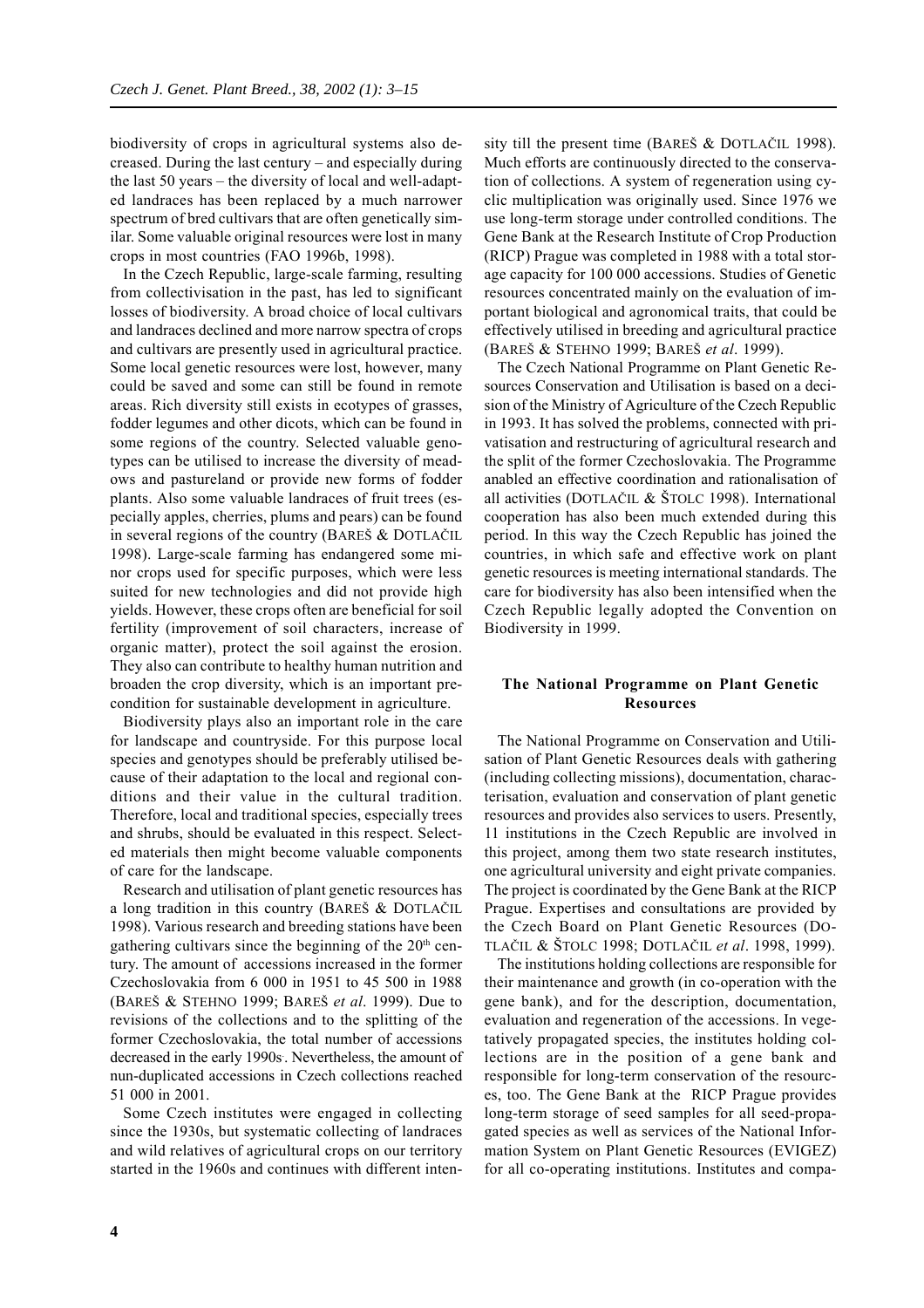|                  | Institution (company) and its location                                | Crop collections                                                                                                                           | Number of accessions                |  |
|------------------|-----------------------------------------------------------------------|--------------------------------------------------------------------------------------------------------------------------------------------|-------------------------------------|--|
|                  | 1.1. RICP Prague - Department of<br>Gene Bank Prague-Ruzyně           | wheat (including wild species), winter barley, triticale,<br>buckwheat, millet, sorghum, maize, beet, amaranth,<br>other alternative crops | 16 017                              |  |
|                  | 1.2. RICP - Department of Gene<br>Bank, workplace Olomouc             | vegetables; spicy, aromatic and medicinal plants                                                                                           | 10 5 13<br>$(+2000$ acc. collected) |  |
|                  | 1.3. RICP – Research Station<br>of Viticulture, Karlštejn             | grape vine (part of collection)                                                                                                            | 269                                 |  |
| $\overline{2}$ . | Agricultural Research Institute<br>Ltd., Kroměříž                     | spring barley, oats, rye (working collection of wheat)                                                                                     | 5 2 8 9                             |  |
| 3 <sub>1</sub>   | AGRITEC, Ltd., Šumperk                                                | pea, vetch, broad bean, lupine and other legumes, flax<br>and other fiber crops                                                            | 4 6 20                              |  |
|                  | 4.1. OSEVA PRO Ltd., Grassland<br>Research Station, Zubří             | grasses including wild ecotypes,<br>phytocenoses of flowering meadows                                                                      | 2 0 9 6<br>$(+2000$ acc. collected) |  |
|                  | 4.2. OSEVA PRO Ltd. Research<br>Institute for Oilseed Crops, Opava    | rape seed, mustard, poppy, other oilseed crops                                                                                             | 1 2 9 3                             |  |
| 5.               | Research and Breeding Institute<br>of Pomology, Ltd., Holovousy       | cherries, sour cherries, plums, apples, pears and<br>other fruit trees, berries                                                            | 2 2 8 0                             |  |
| 6.               | Mendel University Brno, Faculty<br>of Horticulture, Lednice na Moravě | apricots, peaches, almonds, grape vine<br>(part of collection); selected perennial<br>vegetables and ornamental plants                     | 1 2 5 7                             |  |
| 7.               | Research Institute for Fodder<br>Plants, Ltd., Troubsko               | alfalfa, clovers, other fodder plants<br>(including perspective wild forms)                                                                | 2 1 8 6<br>$(+ 500$ acc. collected) |  |
| 8.               | Research Institute for Potatoes,<br>Ltd., Havlíčkův Brod              | potatoes (including wild and related<br>species), "In vitro" collection                                                                    | 1697                                |  |
| 9.               | Hop Institute, Ltd., Žatec                                            | hop                                                                                                                                        | 302                                 |  |
|                  | 10. Research Institute<br>for Ornament. Gard., Průhonice              | ornamental plants                                                                                                                          | 1 3 9 2                             |  |
|                  | 11. AMPELOS, Ltd., Vrbovec                                            | grape vine (part of collection)                                                                                                            | 286                                 |  |

Table 1. Collections of Genetic resources held by institutions in the Czech Republic (2001)

nies have close partnerships with users within the country and also abroad.

Relatively large collections exist in cereals, especially wheat (10 886 accessions and another 1 449 accessions of primitive and wild *Triticeae*), barley (4 487 accessions) and oat (1 979 accessions). Extensive collections are available in vegetables (8 820 accessions), grasses (2 036 accessions), fodder legumes (2 057), fruit plants (2 897 accessions, among them 1 102 apples). Also collections of flax (1991 accessions), potatoes (1 697 accessions) and hop (303 accessions) belong to important ones in Europe (FABEROVÁ & DOTLAČIL 1996; DOTLAČIL 1998).

The aim of gathering and increasing plant genetic resources collections is to secure existing biodiversity and to build a wide base of genetic diversity, that meets demands of present and future users. Special emphasis is given to resources of local origin, which include domestically bred cultivars, old local cultivars, landraces and wild relatives (STEHNO *et al*. 1996, 1997).

The number of accessions in all Czech collections increased annually by 2 000–2 800 in the last years. The most important sources of new accessions are collecting missions and exchange with partner gene banks and other institutes abroad (DOTLAČIL 1998). In 2000, 732 samples were obtained through international exchange and additional 536 samples were provided by local donors. Collecting missions contributed 1 107 new samples, of which 420 were collected on the Czech territory. Collecting missions are important in order to increase the original diversity in collections and to save resources, that might be endangered in nature or by agricultural practice. Collecting on the Czech territory were intensified especially since 1993, when the project "Gathering, Collection and Conservation of Wild Genetic Resources and Landraces in the Czech Republic" started. Another project, "The Mapping, Collecting and Conserving of Threatened Landraces and Wild Plants Related to Cultivated Crops in the Czech Republic and Bordering European Regions" (1996– 2000), was a con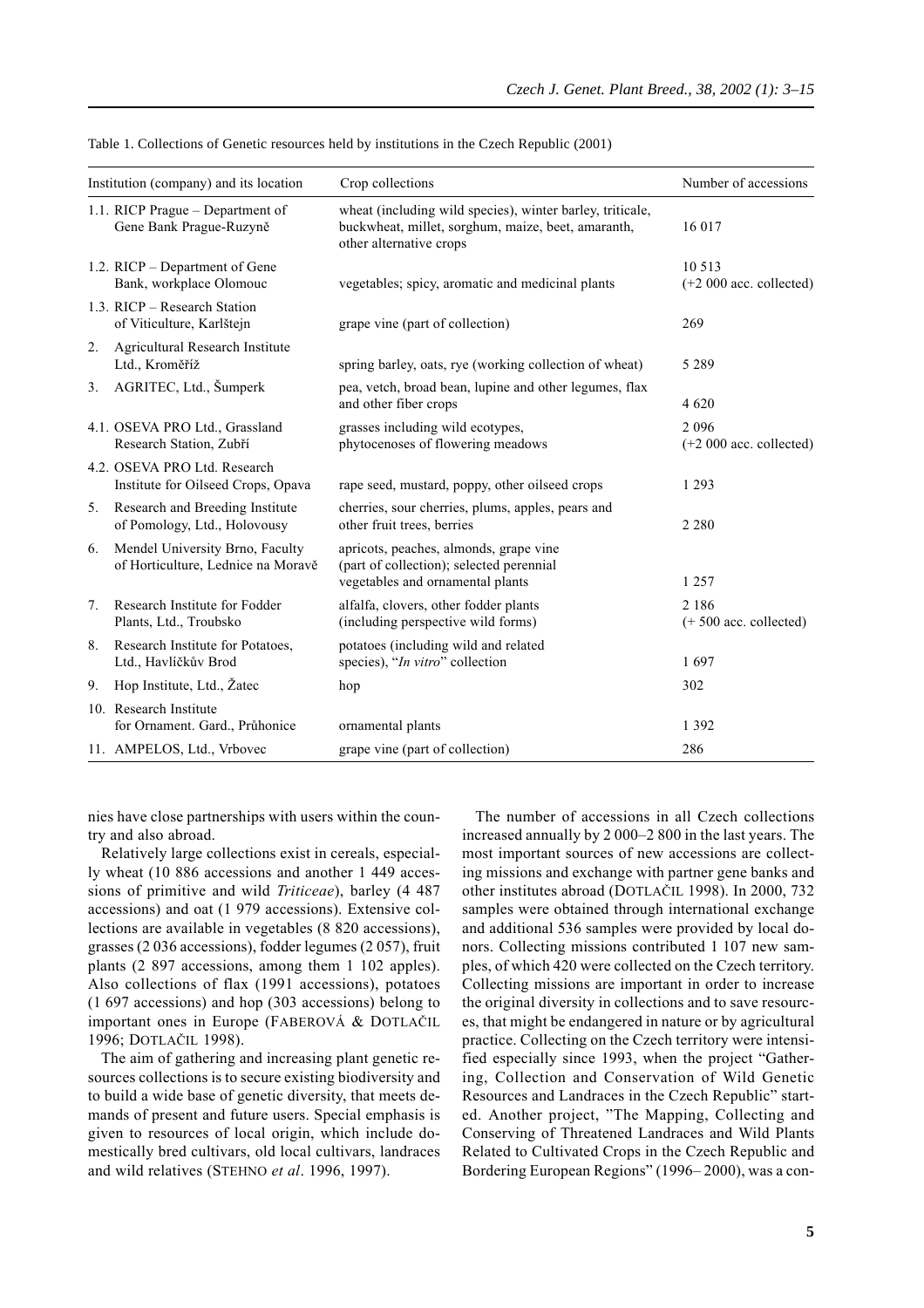tinuation of former activities. With the projects valuable resources were found and saved. Also inventories, distribution maps and computer documentation were produced.

Recently, more efforts are directed towards effective utilisation of the genetic resources. Good characterisation and evaluation of the resources under conditions similar to those of their origin can provide breeders with valuable information on an effective utilisation of the genetic resources in breeding (STEHNO *et al*. 1998, 1999). The genetic resources are characterised by morphological traits, electrophoretic protein spectra and/or by suitable molecular techniques of DNA fingerprinting. The evaluation concentrates on data on plant growth and development, characteristics of plant stands, analysis of yield components, response to biotic and abiotic stress and on quality parameters of the products. Accessions with important breeding traits are preferably chosen for systematic evaluation (STEHNO *et al*. 1997). Evaluation in field trials usually lasts for seed propagated accessions 2–3 years, while vegetatively propagated species are evaluated annually. The evaluation is completed by laboratory tests (e.g. quality, specific resistance).

In a number of cases, genetic resources supplied to breeders contributed to the development of new cultivars or breeding materials. Acknowledged co-authorship of collection curators in released cultivars indicates a close and successful cooperation between breeders and researchers (BAREŠ & DOTLAČIL 1998). Some selected materials (especially in neglected crops, minor crops or newly cultivated species) are evaluated and recommended for utilisation in agricultural practice to increase the agro-biodiversity.

Annually, 2–3 thousand samples of genetic resources and relevant information are distributed to users. In 2000 there were 1 665 samples provided to local users (mostly breeders, researchers) and 747 samples were sent abroad.

The collections of vegetatively propagated species are mostly maintained in field collections (fruit-tree or hop gardens, vineyards etc.) or in tissue culture (potatoes). All seed-propagated collections are multiplied and regenerated by institutes (companies) holding the collections. Long-term maintenance of seed samples is provided by the Czech Gene Bank at the RICP Prague.

## **Activities and responsibilities of the Research Institute of Crop Production Prague-Ruzyně for plant genetic resources**

RICP Prague, namely its Division of Genetics and Plant Breeding, has been involved in the study, maintenance and utilisation of plant genetic resources since 1951 when the institute was founded. Prof. Hruška became in 1952 head of the Department of Genetics and Breeding within the new institute, followed by Ing. Holienka from 1953 to 1962. Plant genetic resources, that were maintained in other experimental facilities, such as the Experimental Fields at Uhříněves and the Experimental Base in Doksany, were transferred to the RICP Prague and systematically studied here since 1953. At that time the collections of cereals, legumes, oil crops and maize were held in Prague-Ruzyně. Later, however, some collections were transferred to newly founded specialised commodity institutes. In this way collections of oilseed crops came to the Research Institute of Oil Crops at Opava, the durum wheat collection to the Breeding Station Solary (1954), and the spring barley collection to the Crops Research Institute Kroměříž. Collections of spring barley, oats, rye and legumes were also given to the RICP Piešťany. The work on crop collections was closely linked to breeding efforts during this period and a range of new cultivars was produced. In 1962 Prof. Antonín Kováčik became head of the strengthened Division of Genetic and Plant Breeding. The responsibility for the collections passed to Dr. Ivo Bareš, who became head of the newely established Department of Plant Genetic Resources in 1962. Dr. Ivo Bareš created at that time a sophisticated management system for plant genetic resources, which resulted in the establishment of a National Information System on Plant Genetic Resources (EVIGEZ), in the development of National descriptor lists and seed storage methods, and finally in the establishment of the National Gene Bank at the RICP Prague in 1988. Ing. Ladislav Dotlačil headed the Gene bank department from 1985 to 1990 and participated on the development of Gene bank technologies. Ing. Zdenek Stehno, the present head of the Gene bank department, continued and extended these systematic efforts, contributed significantly to the integration into international collaborative programmes and implemented international standards in all activities on plant genetic resources. During the whole period of its existence the RICP Prague played a key role in the national system of care for genetic resources as well as in international links when the RICP was entrusted as the coordinating institute. In the 1970s and 1980s collaborative efforts were permitted almost exclusively within the COMECON programme of mutual collaboration on plant genetic resources. However, even than the first links to EUCARPIA and IBPGR (today's IPGRI) have been established. An intense cooperation with all European regions begun in the mid-eighties when the former Czechoslovakia became a regular member of the European Cooperative Programme (ECP/GR).

### **Responsibility for crop collections**

Due to the transfer of some collections to specialised research institutes (which have been transformed in the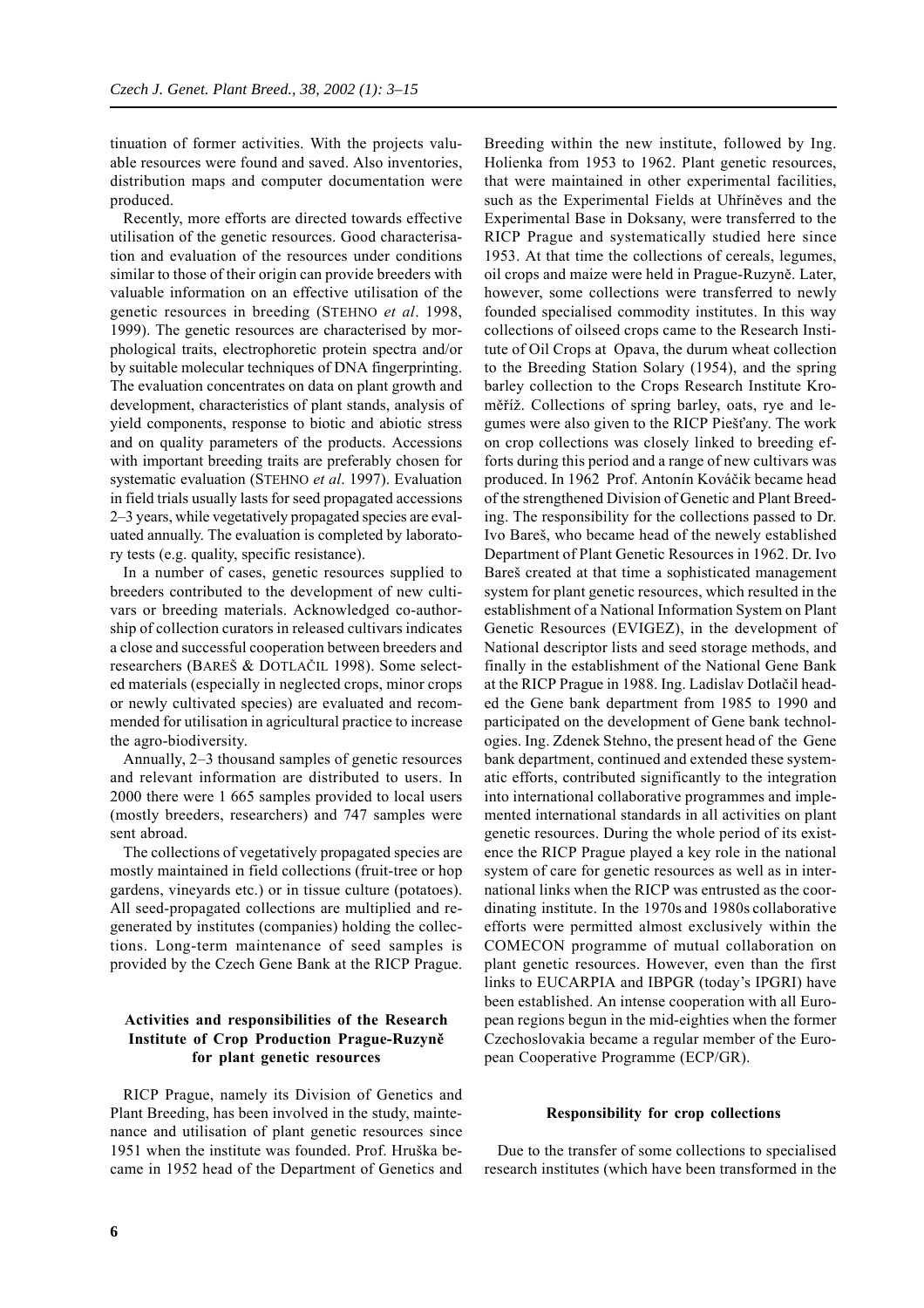last years to private companies and continue their work on plant genetic resources within the framework of the National Programme – see Table 1) the activities at the RICP Prague concentrated mainly on the collection of wheat in the 1960s and 1970s. When winter barley became an important crop in the 1980s, also this collection was systematically enlarged at the RICP and later supplemented by a triticale collection. The Research Station for Viticulture at Karlštejn was another traditional workplace of the RICP Prague, where a part of the local grape vine collection was and still is held. Some collections at the RICP strongly increased when the Research Institute for Vegetables Growing and Breeding at Olomouc in the early 1990s was closed. Its endangered valuable collections of vegetables, medicinal and aromatic plants could be saved only by passing the responsibility for the collections to the RICP. A practical solution was found by founding at Olomouc a workplace of the RICP Gene Bank, where local experts from the closed institute could be employed and the collections of 10 000 accessions maintained. The RICP Prague took over also collections of genetic resources of beets and fodder carrots from the privatised Research Institute for Beets at Semčice (STEHNO *et al*. 2000).

The split of the former Czechoslovakia has led to several gaps in the national collections, since collections of some species (e.g. maize, tobacco, some legumes, vegetables and fruit trees) were maintained only in Slovak research institutes. Czech institutions started to build these missing collections in the mid-nineties. The RICP Prague accepted responsibility for the collections of maize, tobacco and some new vegetable species, and also for the reconstruction of the grape vine collection, because only a small part of vine genetic resources was formerly maintained in the present Czechia (BAREŠ & DOTLAČIL 1998; DOTLAČIL *et al*. 1998).

The Gene Bank Prague has also responded to the trends and new needs in the 1990s, aimed at the increasing of crop diversity in agriculture, mainly by utilisation of alternative and new crops and by renascence of neglected (but often original local) crops with specific characters. As a result some new collections were established in the Gene Bank in Prague (e.g. buckwheat, millet, spelt wheat, but also crops of alien origin like amaranth and quinoa). Also genetic resources of some alternative crops and catch crops were studied to find convenient genotypes for practical utilisation (MICHA-LOVÁ *et al*. 1998a, b).

As a result of these changes the crop spectrum in the collections has been substantially broadened in the last decade and also particular collections have been enlarged. The RICP Prague holds presently with 27 397 accessions the largest collections in the Czech Republic, i.e. 53.7% of all genetic resources maintained. An overview of collections in the RICP Gene Bank at Prague is given in Table 2. Collections maintained at the workplace Olomouc and at the research station Karlštejn are described in Table 3.

The largest collection at the RICP Prague and also in the country is the wheat collection with 6 520 accessions of winter wheat and 4 366 of spring wheat. It contains mostly bred cultivars from European regions, but also landraces (694 accessions) and wild forms (170 accessions). Beside common wheat (*Triticum aestivum),* also *T. durum, T. spelta, T. dicoccum, T. monococcum, T. polonicum, T. turgidum, T. boeticum* and some other *Triticum* species are included. Another 1 256 accessions of wild *Triticeae* species are maintained in separate subcollection of wild relatives (related species). Among them *Aegilops* species are the most frequent (972 accessions).

The collection of winter barley comprises 1 883 accessions (mostly of *Hordeum vulgare –* 1 818 accessions) and consists mainly of bred cultivars (866 accessions) and breeding materials (902 accessions). The sunflower collection, though with only 91 accessions, is valuable, since it comprises sunflower populations of world-wide origin and has the status of an international collection. Collections of pseudo-cereals are relatively young, but contain some interesting landraces and cultivars with useful properties. Valuable material for breeding and for direct utilisation in agriculture can be found in this group.

The workplace Olomouc of the RICP Gene Bank is responsible for genetic resources of vegetables, medicinal and aromatic plants with 10 179 accessions in total. Due to the mentioned closure of the former Research Institute for Vegetables at Olomouc in the early 1990s an extensive regeneration of the collections was necessary. Therefore, accessions of seed propagated vegetables, medicinal and aromatic plants are systematically multiplied and stored in the RICP Gene Bank at Prague. The greater part of these collections has already been successfully transferred into the standard storage system. The tomato collection is the largest vegetable collection consisting of 1 592 accessions, followed by collections of garden pea (1 032 accessions) and French beans (949 accessions). Among medicinal and aromatic plants, the caraway collection is the largest one (243 accessions).

Vegetatively propagated vegetables, medicinal and aromatic plants are maintained at the workplace Olomouc as field collections. The collection of vegetatively propagated *Allium* species, garlic and shallot, represents one of the most important parts of this subcollection. The Gene Bank, workplace Olomouc has international responsibility for this group of valuable genetic resource.

Both groups of collections (generatively and vegetatively propagated species) are evaluated at regular intervals.

The Research Station for Viticulture at Karštejn maintains a part of *Vitis* genetic resources and coordinates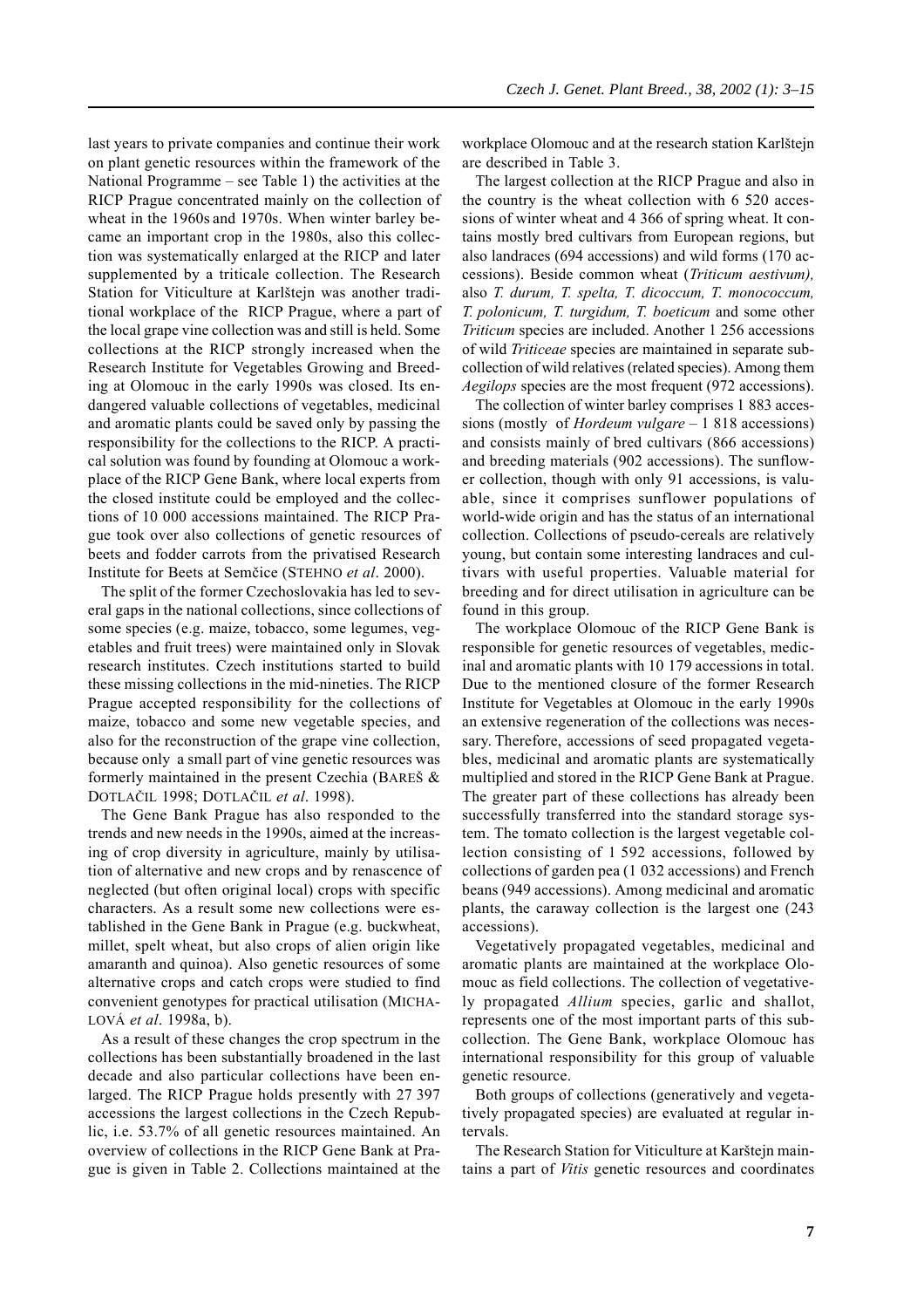Table 2. Crop collections studied and held at the RICP Prague (by species and status of accession, October 2001) – I. Field crops (including wild relatives)

|                                                |                                         | Status of genetic resources   |                  |                |                |                      |                  |                         |
|------------------------------------------------|-----------------------------------------|-------------------------------|------------------|----------------|----------------|----------------------|------------------|-------------------------|
| Crop (taxon)                                   | acc. in crop<br>Number of<br>collection | $\operatorname{known}$<br>not | relative<br>wild | landrace       | cultivar       | breeders<br>material | special<br>stock | Number of<br>accessions |
| <b>Beet</b>                                    | 60                                      | $\overline{\bf{4}}$           |                  |                | 22             | 34                   |                  |                         |
| Beta vulgaris L. var. altissima Döll.          |                                         | $\overline{c}$                |                  |                | 12             | 18                   |                  | 32                      |
| Beta vulgaris L. var. rapacea Koch.            |                                         | $\overline{c}$                |                  |                | 10             | 16                   |                  | 28                      |
| <b>Winter wheat</b>                            | 6 5 20                                  | $\mathbf{1}$                  | 90               | 362            | 4 007          | 1962                 | 98               |                         |
| Triticum aestivum L.                           |                                         | 1                             |                  | 268            | 3 8 8 8        | 1890                 | 98               | 6 1 4 5                 |
| Triticum durum L.                              |                                         |                               |                  | 4              | 70             | 48                   |                  | 122                     |
| Triticum boeoticum Boiss. em. Schiem           |                                         |                               | 53               |                |                |                      |                  | 53                      |
| Triticum spelta L.                             |                                         |                               |                  | 26             | 27             | 9                    |                  | 62                      |
| Other Triticum sp. of winter habit             |                                         | 37                            | 64               | 22             | 15             |                      | 138              |                         |
| Spring wheat                                   | 4 3 6 6                                 | 13                            | 80               | 332            | 2588           | 1 2 5 8              | 95               |                         |
| Triticum dicoccum Schrank                      |                                         |                               | 6                | 65             | 11             | 9                    |                  | 91                      |
| Triticum monococcum L.                         |                                         |                               | 6                | 16             |                | 6                    |                  | 28                      |
| Triticum turgidum L.                           |                                         | 1                             | 1                | 17             | 4              | 6                    |                  | 29                      |
| Triticum durum Dest.                           |                                         | 1                             | $\overline{c}$   | 92             | 516            | 174                  |                  | 785                     |
| Triticum polonicum L.                          |                                         |                               | 3                | 11             |                | 5                    |                  | 19                      |
| Triticum araraticum Jakubz.                    |                                         |                               | 41               |                |                |                      |                  | 41                      |
| Triticum spelta L.                             |                                         |                               | 4                | 3              | $\overline{2}$ | 9                    |                  | 18                      |
| Triticum compactum Host                        |                                         |                               | 1                |                | 12             | 16                   |                  | 29                      |
| Triticum aestivum L.                           |                                         | 10                            | 1                | 102            | 2039           | 1013                 | 95               | 3260                    |
| Other Triticum sp. of spring habit             | 1                                       | 15                            | 26               | 4              | 20             |                      | 66               |                         |
| <b>Rye</b>                                     | 78                                      |                               | 20               |                |                |                      | 58               |                         |
| Secale sylvestre Host.                         |                                         |                               | $\overline{c}$   |                |                |                      |                  | 2                       |
| Secale montanum Guss.                          |                                         |                               | 18               |                |                |                      |                  | 18                      |
| Secale cereale L.                              |                                         |                               |                  |                |                |                      | 58               | 58                      |
| Winter barley                                  | 1883                                    |                               | 66               | 49             | 866            | 902                  |                  |                         |
| Hordeum bulbosum L.                            |                                         |                               | 11               |                |                |                      |                  |                         |
| Hordeum vulgare L.                             |                                         |                               | 1                | 49             | 866            | 902                  |                  | 1818                    |
| Other Hordeum sp. of winter habit              |                                         |                               | 54               |                |                |                      |                  | 54                      |
| <b>Triticale</b>                               | 604                                     | 27                            |                  | 1              | 229            | 347                  |                  |                         |
| Triticale (winter)                             |                                         | $\,8\,$                       |                  | $\mathbf{1}$   | 100            | 290                  |                  | 399                     |
| Triticale (spring)                             |                                         | 19                            |                  |                | 129            | 57                   |                  | 205                     |
| Wild species of the tribe Triticeae<br>1 2 5 6 |                                         |                               | 1 2 5 6          |                |                |                      |                  |                         |
| Aegilops sp.                                   |                                         |                               | 972              |                |                |                      |                  | 972                     |
| Other wild species of the tribe Triticeae      |                                         | 284                           |                  |                |                |                      | 284              |                         |
| <b>Sunflower</b>                               | 91                                      |                               |                  |                | 58             | 33                   |                  | 91                      |
| Maize                                          | 731                                     |                               |                  | 95             | 30             | 606                  |                  | 731                     |
| Pseudo-cereals                                 | 428                                     | 348                           | $\mathbf{1}$     | $\sqrt{2}$     | 65             | 12                   |                  |                         |
| Panicum sp.                                    |                                         | 154                           | $\mathbf{1}$     |                | 12             |                      |                  | 167                     |
| Sorghum sp.                                    |                                         | 3                             |                  |                |                |                      |                  | 3                       |
| Setaria sp.                                    |                                         | 24                            |                  |                |                |                      |                  | 24                      |
| Fagopyrum sp.                                  |                                         | 81                            |                  | $\overline{2}$ | 43             | $\overline{2}$       |                  | 128                     |
| Amaranthus sp.                                 |                                         | 86                            |                  |                | 10             | $10\,$               |                  | 106                     |
| Total                                          | 16 017                                  | 397                           | 1515             | 844            | 7869           | 5 1 4 1              | 251              |                         |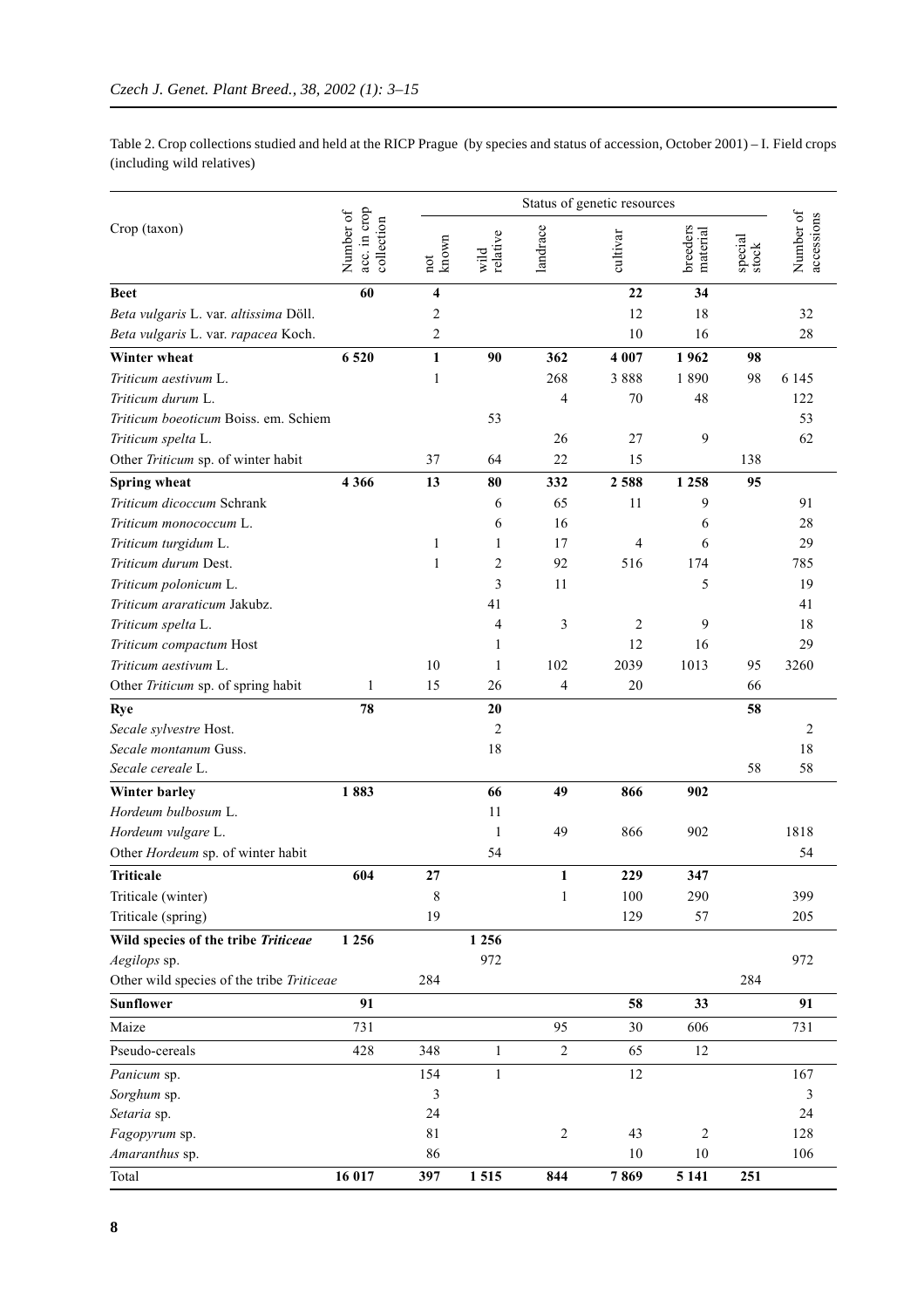two other cooperating institutions. The Karštejn locality, though being a marginal growing area for vine, is the traditional place where tasty and aromatic wine is produced. The vine sub-collection consists of 269 accessions, among them 141 are cultivars and 109 breeders materials.

## **Documentation of Plant Genetic Resources: The National Information System EVIGEZ**

The system has been developed in the RICP Prague since the 60s and became functional at the end of the 70s. The EVIGEZ consists of three parts: passport, characterisation/evaluation, and storage data (DOTLAČIL & ŠTOLC 1998, STEHNO *et al*. 1997). The national accession number is assigned to each accession as the unique identifier when genetic resource is included into the collection. It consists of a code of the holding institution, crop code and the serial number of the accession within the crop collection. This number is common for all three parts of EVIGEZ.

The passport part includes the basic information on a genetic resource: taxonomy, cultivar name, country of origin, status of sample, year of acquisition, breeder and donor institution etc. Altogether, 33 passport descriptors include also information on wild material received from collecting missions, such as the collector's name, expedition name, collecting number, geographic coordinates and description of the collecting site. All additional passport information is included in the table "Notes". Many passport data are coded and all necessary coding tables are incorporated in the passport part. The passport part is well designed for data input, options and variable outputs. The user can take advantage of creating and printing of various reports, lists and labels.

In the characterisation and evaluation part, the results of evaluation of all important characters can be included. In contrary to the passport descriptors, which are used universally, characterisation and evaluation descriptors are crop-specific. All characterisation and evaluation data are coded in a scale 1–9, according to the national descriptor lists, i.e. specific lists of descriptors for the genus with rules for the scoring of each trait. National descriptor lists are available for 29 species (including all important crops in this country), which enable effective evaluation of genetic resources. The descriptor lists contain up to 110 descriptors including morphological, biological, biochemical, agronomical, quality and yield traits. Only a part of these data has been computerised. However, since significant progress was made in the last years, evaluation data are now documented and available for 17 100 accession, i.e. more than 33%.

The storage part consists of gene bank storage information like accession number, acquisition number, a code determining the location of the seed sample in the store, year of seed harvest, germination ability, seed moisture storage date and amount of seeds in the container. It is also documented how much, when and to whom seeds have been distributed. All other data are available in the passport part via accession number.

Since 1995 all 11 institutions collaborating within the National Programme have used EVIGEZ (DOTLAČIL *et al*. 1998). All institutions use the common user programme and coding tables. Data are exchanged between the collection curators and the central documentation unit. In the seed-propagated collections the storage data of the curator's own materials placed in the gene bank are included as well. All data on the plant genetic resources are available at the central documentation unit of the gene bank in the RICP Prague. The data are updated once or twice a year (depending on the collection type) in the central documentation and in the crop institutions as well. In the near future, the documentation will be extended by data on the cryopreservation and "*in vitro*" maintenance. Selected sets of accessions will be supplemented by image documentation. Also data on the institutions' own conservation efforts should be added to the storage part of documentation. Since 1998, the passport database EVIGEZ is on-line accessible at the web-site http://genbank.vurv.cz/genetic/resources/. In addition to the information stored in EVIGEZ, catalogues of genealogies and gene alleles of wheat cultivars were prepared and published (MARTYNOV *et al*. 1992, 1996a, b). The new updated on-line searchable version of this catalogue including 69 632 cultivated wheat accessions is available at the address http:// genbank.vurv.cz/wheat/pedigree/.

#### **Conservation of Genetic Resources**

All seed-propagated collections are multiplied and regenerated by institutions holding the collections. Long-term storage of seed samples is provided by the Czech Gene Bank at the RICP Prague. A survey of Czech collections in cooperating institutions is given in Table 1.

Newly arrived seed samples are checked for health and purity. Subsequently the seed viability is tested (if this information is not already declared). Seed samples, which meet the required standards are dried and stored. Seed drying is considered important to assure a long viability of seeds. It is carried out gently using temperatures below 25°C. Seeds are dried to 4–8% moisture, filled into glass containers (in case of large seeds one accession can occupy up to five containers) with vaporproof cover and placed into moving shelves in cooled chambers. The storage temperature is below –18°C for the base collections (in selected species also for the active collections) and below –5°C for most of the active collections.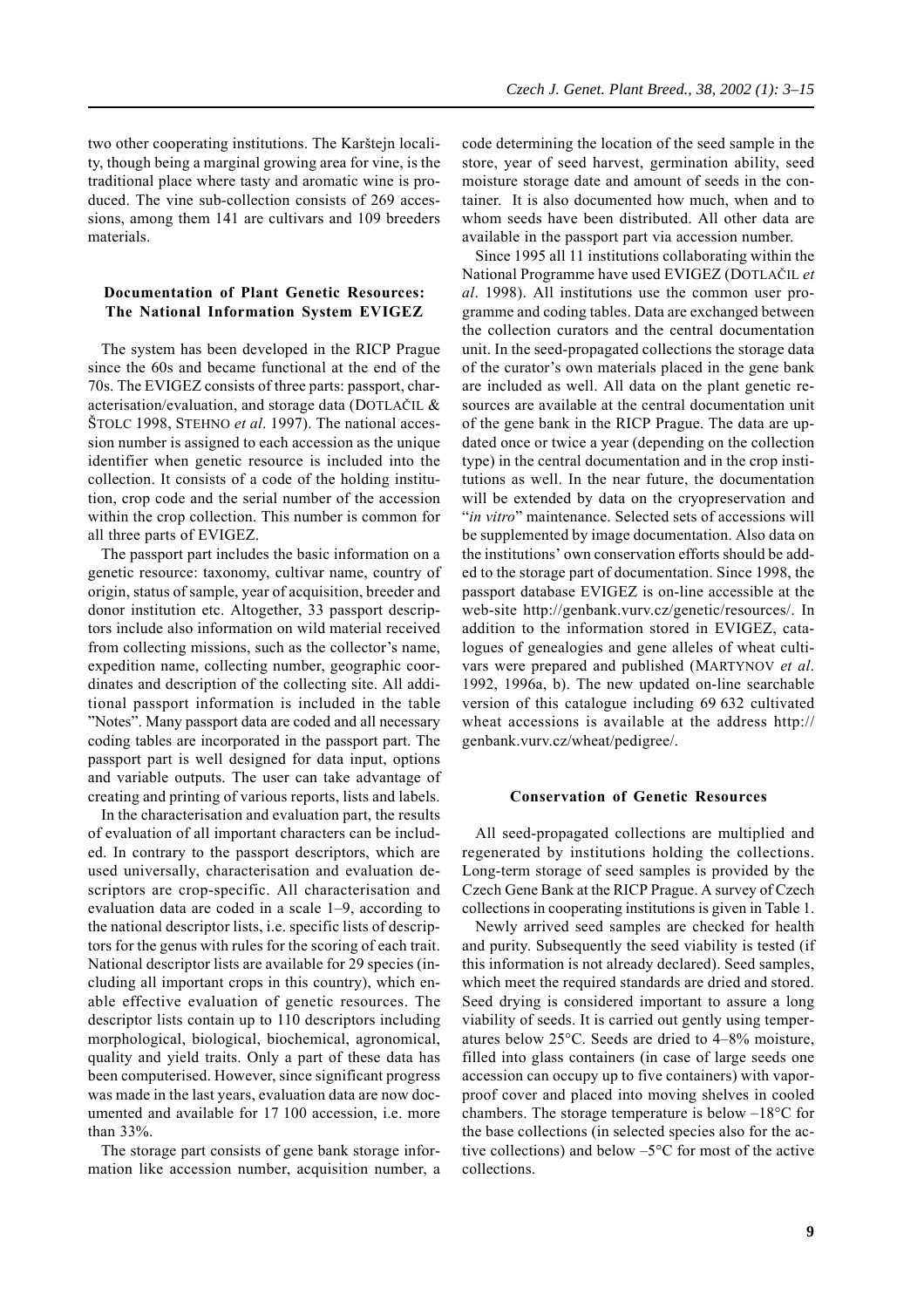Table 3. Crop collections studied and held at the workplaces Olomouc and Karlštejn of the RICP Prague (arranged by species and status of accession, October 2001) – II. Vegetables, medical and aromatic plants, grape vine

| Taxon                                 | <b>Status</b>  |                  |                  |                  |                    |         |
|---------------------------------------|----------------|------------------|------------------|------------------|--------------------|---------|
|                                       | not known      | wild             | landrace         | cultivar         | breeders materials | Total   |
| <b>Medical and aromatic plants</b>    | 3              | 759              | 14               | 86               | 38                 | 900     |
| Anethum graveolens L.                 | 3              | 12               | 1                | 6                | $\mathbf{0}$       | 22      |
| Calendula officinalis L.              |                | 19               | $\theta$         | 7                | 7                  | 33      |
| Carum carvi L.                        |                | 216              | $\boldsymbol{0}$ | 12               | 15                 | 243     |
| Foeniculum vulgare MILL.              |                | 6                | 4                | 3                | 7                  | 20      |
| Lavandula angustifolia MILLER         |                | 21               | 1                | 9                | 5                  | 36      |
| Leonurus cardiaca L.                  |                | 19               | 1                | $\overline{0}$   | $\theta$           | 20      |
| Mentha sp.                            |                | 34               | $\mathbf{0}$     | 2                | $\theta$           | 36      |
| Ocimum basilicum L.                   |                | 24               | $\theta$         | 19               | 1                  | 44      |
| Origanum vulgare L.                   |                | 60               | $\mathbf{0}$     | $\mathbf{0}$     | $\theta$           | 60      |
| Plantago sp.                          |                | 41               | $\mathbf{0}$     | $\overline{0}$   | $\theta$           | 41      |
| Salvia sp.                            |                | 31               | $\mathbf{0}$     | $\Omega$         | $\theta$           | 31      |
| Satureja sp.                          |                | 35               | $\boldsymbol{0}$ | 1                | 1                  | 37      |
| Other medicinal and aromatic species  |                | 241              | 7                | 27               | $\overline{2}$     | 277     |
| <b>Vegetables</b>                     | 2 2 1 5        | 452              | 766              | 5 6 7 3          | 173                | 9 2 7 9 |
| Beta vulgaris L.                      |                | 4                | 3                | 137              | 4                  | 148     |
| Allium cepa L.                        |                | $\boldsymbol{0}$ | 51               | 130              | 5                  | 186     |
| Allium sativum L.                     |                | $\boldsymbol{0}$ | 347              | 85               | 4                  | 436     |
| Apium graveolens L.                   | 17             | 1                | 1                | 44               | 3                  | 66      |
| Brassica carinata A. BRAUN            | 11             | $\boldsymbol{0}$ | 16               | $\mathbf{0}$     | $\theta$           | 27      |
| Brassica oleracea L. em. DC.          | 4              | $\boldsymbol{0}$ | 41               | 233              | 5                  | 283     |
| Brassica rapa L. em. METZG.           | 6              | 0                | 10               | $\tau$           | $\theta$           | 23      |
| Capsicum annuum L.                    | 10             | $\boldsymbol{0}$ | 1                | 463              | 4                  | 478     |
| Cichorium endivia L.                  | 27             | 0                | $\theta$         | 1                | $\theta$           | 28      |
| Cichorium intybus L.                  | $\overline{4}$ | $\boldsymbol{0}$ | $\boldsymbol{0}$ | 19               | $\theta$           | 23      |
| Cucumis melo L.                       | 96             | $\theta$         | $\theta$         | 4                | $\theta$           | 100     |
| Cucumis other sp.                     | 55             | 23               | $\boldsymbol{0}$ | $\theta$         | $\theta$           | 88      |
| Cucumis sativus L.                    | 681            | $\boldsymbol{0}$ | $\mathbf{0}$     | 90               | 26                 | 797     |
| Cucurbita maxima DUCH.                | 214            | $\mathbf{0}$     | $\boldsymbol{0}$ | 6                | $\mathbf{0}$       | 220     |
| Cucurbita pepo L.                     | 365            | $\boldsymbol{0}$ | 1                | 14               | $\mathbf{0}$       | 380     |
| Cucurbita sp.                         | 50             | $\boldsymbol{0}$ | $\mathbf{1}$     | $27\,$           | $\boldsymbol{0}$   | 78      |
| Daucus carota L.                      | 16             | $\boldsymbol{0}$ | 3                | 413              | 3                  | 435     |
| Lactuca sativa L.                     | 235            | $\boldsymbol{0}$ | 26               | 573              | 5                  | 839     |
| Lactuca serriola L.                   | 206            | 114              | $\boldsymbol{0}$ | $\boldsymbol{0}$ | $\boldsymbol{0}$   | 320     |
| Lactuca sp.                           | 137            | 71               | $\boldsymbol{0}$ | $\mathbf{0}$     | $\mathbf{0}$       | 208     |
| Luffa sp.                             | 27             | $\mathbf{0}$     | $\mathbf{0}$     | 1                | $\theta$           | 28      |
| Lycopersicon esculentum MILL.         | 19             | 13               | 123              | 1 3 8 9          | 48                 | 1 5 9 2 |
| Lycopersicum sp.                      |                | 22               | $\boldsymbol{0}$ | $\boldsymbol{0}$ | $\mathbf{0}$       | 22      |
| Petroselinum crispum (MILL.) A.W.HILL |                | $\mathbf{0}$     | 2                | 36               | $\mathbf{0}$       | 38      |
| Physalis sp.                          |                | 33               | 1                | 7                | 1                  | 42      |
| Raphanus sativus L.                   |                | $\boldsymbol{0}$ | 5                | 148              | 1                  | 154     |
| Solanum sp.                           |                | 16               | 2                | 26               | 1                  | 45      |
| Faba vulgaris MOENCH                  |                | $\mathbf{1}$     | 6                | 39               | $\mathbf{0}$       | 46      |
| Phaseolus other sp.                   |                | 5                | 15               | 11               | $\boldsymbol{0}$   | 31      |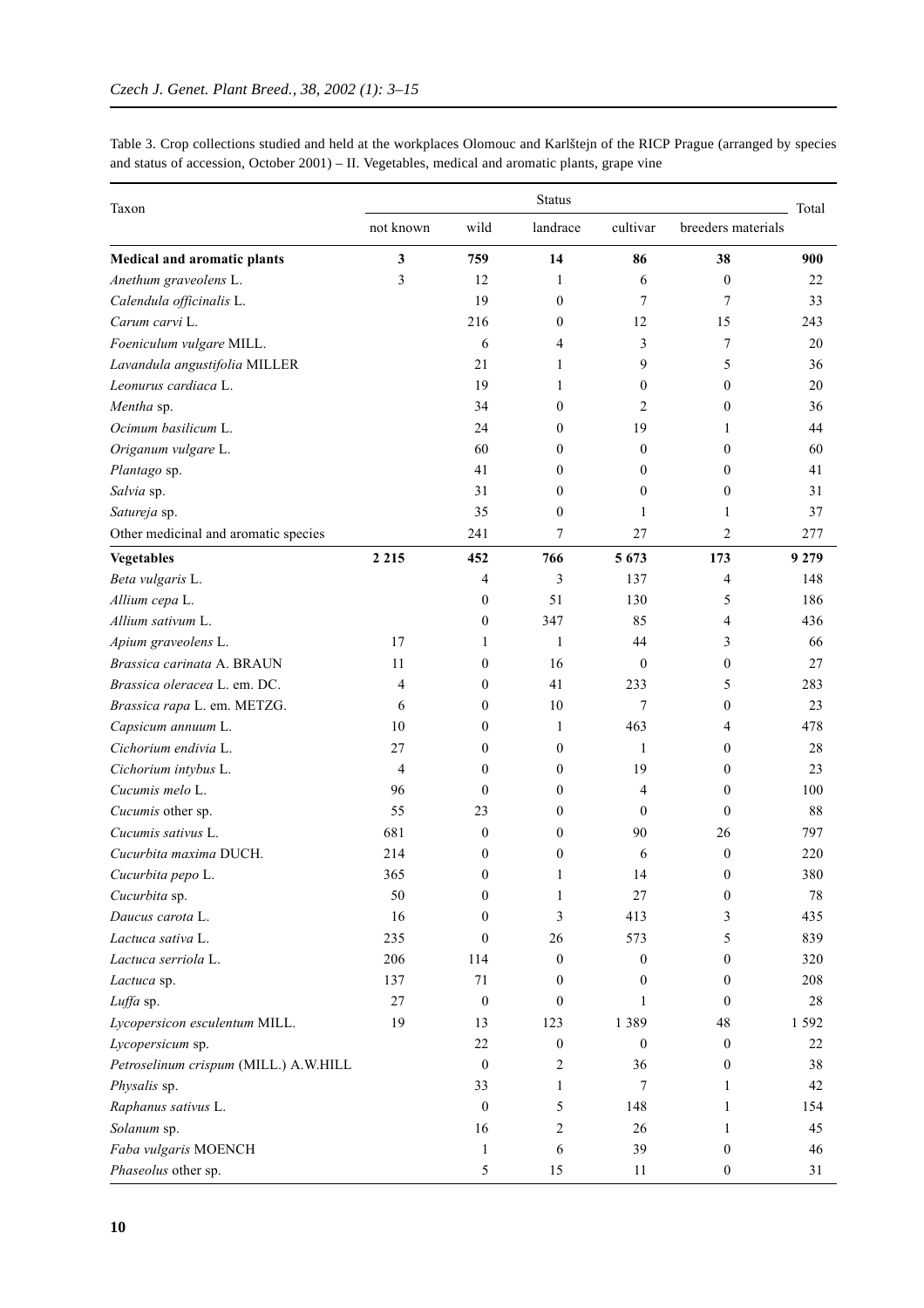| Taxon                                  | <b>Status</b> |                      |                  |                    |              |         |
|----------------------------------------|---------------|----------------------|------------------|--------------------|--------------|---------|
|                                        | not known     | landrace<br>cultivar |                  | breeders materials | Total        |         |
|                                        |               |                      |                  |                    |              |         |
| Phaseolus vulgaris L.                  | 5             | 46                   | 90               | 794                | 14           | 949     |
| Pisum other sp.                        |               | 4                    | $\mathbf{0}$     | $\Omega$           | $\theta$     | 4       |
| Pisum sativum L.                       |               | 82                   | 10               | 891                | 49           | 1 0 3 2 |
| Other vegetable species                | 30            | 17                   | 11               | 85                 | $\mathbf{0}$ | 143     |
| Other species                          | 16            | 10                   | 27               | 199                | 5            | 257     |
| Nicoctiana sp.                         | 14            | 3                    | 25               | 142                | 5            | 189     |
| Zea mays L.                            |               | $\mathbf{0}$         | $\boldsymbol{0}$ | 55                 | $\theta$     | 55      |
| Vitis vinifera L.                      | 18            |                      | 1                | 141                | 109          | 269     |
| <b>Total</b>                           | 2 2 5 2       | 1 2 2 1              | 808              | 6 0 9 9            | 325          | 10 705  |
| <b>International Allium collection</b> |               |                      |                  |                    |              | 950     |

## Table 3 to be continued

Seed viability as well as seed supply are regularly monitored during long-term storage. Regeneration of accession is initiated when one of these parameters drops below the standard level. All information on seed samples in the Gene bank is recorded and maintained in the information system EVIGEZ. It is used for the gene bank management, some data are provided also to users (DOTLAČIL *et al*. 1998).

Since only 70% of the accessions of seed-propagated collections are presently stored in the Gene bank, there are still 10 400 accessions waiting for regeneration. A fast regeneration of these remaining accessions and their transfer to the gene bank belongs to the priorities of the National Programme. Species of cereals (18 084 accessions) prevail in the Gene bank. The second largest group of accessions are legumes (2 532). Altogether about 29 thousands accessions are presently stored in the Gene bank in active collections. All genetic resources of local origin are duplicated in the base collectionl.

Cryo-conservation and some other prospective techniques of conservation are being developed. The research project "Methods and Utilisation of Cryopreservation of Field and Garden Crops" (1996–2000) was aimed at the development and introduction of cryo-methods for the maintenance of vegetatively propagated species, (mostly meristems in "*in vitro*" culture). Another research projects has dealt with "Cryo-conservation of selected fruit trees" (1999–2001) and a new project "New conservation methods of genetic resources of fruit trees" (2001–2004) was approved. Also advanced seed storage technologies are being developed in the framework of the research projects "Seed viability changes caused by seed aging and storage conditions; improvement of gene bank techniques" (1999–2001) and "Maintenance of biological value of seeds in some species with low seed longevity using combination of effects of physical factors" (2001–2004).

Conservation "on farm" is under development and should be applied to valuable selected local landraces of fruit trees (mainly apples, pears, cherries, and some other species) and few local landraces of neglected crops (millet, buckwheat, emmer wheat, einkorn wheat, spelt wheat). Also "*in situ*" conservation in a few selected suitable localities is planned, based on systematic mapping of the Czech territory. Ecotypes of grasses, fodder crops and some fruit trees will be the target materials. In some cases these genetic resources are located in protected areas and "*in situ*" conservation is actually provided by existing national authorities (e.g. in the National Park Šumava or National Park Krkonoše).

## **Study and utilisation of neglected and alternative crops**

The political changes in the Czech Republic in the 1990s have brought new trends into agriculture. Although large-scale farming is still the prevailing form of farming, family farms and ecologically-oriented farmers and companies are emerging. Official agricultural policy shares responsibilities for countryside maintenance, which is regarded as an important part of agriculture. In addition, an increasing public interest for biodiversity and clean environment stimulates the demand for new quality products. There is growing interest among farmers in neglected crops or landraces and broader diversity in farming systems (MICHALOVÁ *et al*. 2001).

In accordance with the Convention on Biodiversity the Czech Ministry of Agriculture supports studies on biodiversity within the research programme "Biodiversity Utilisation in Agriculture". Also a few other research projects supported by the Czech Grant Agency contribute to the knowledge of valuable local landraces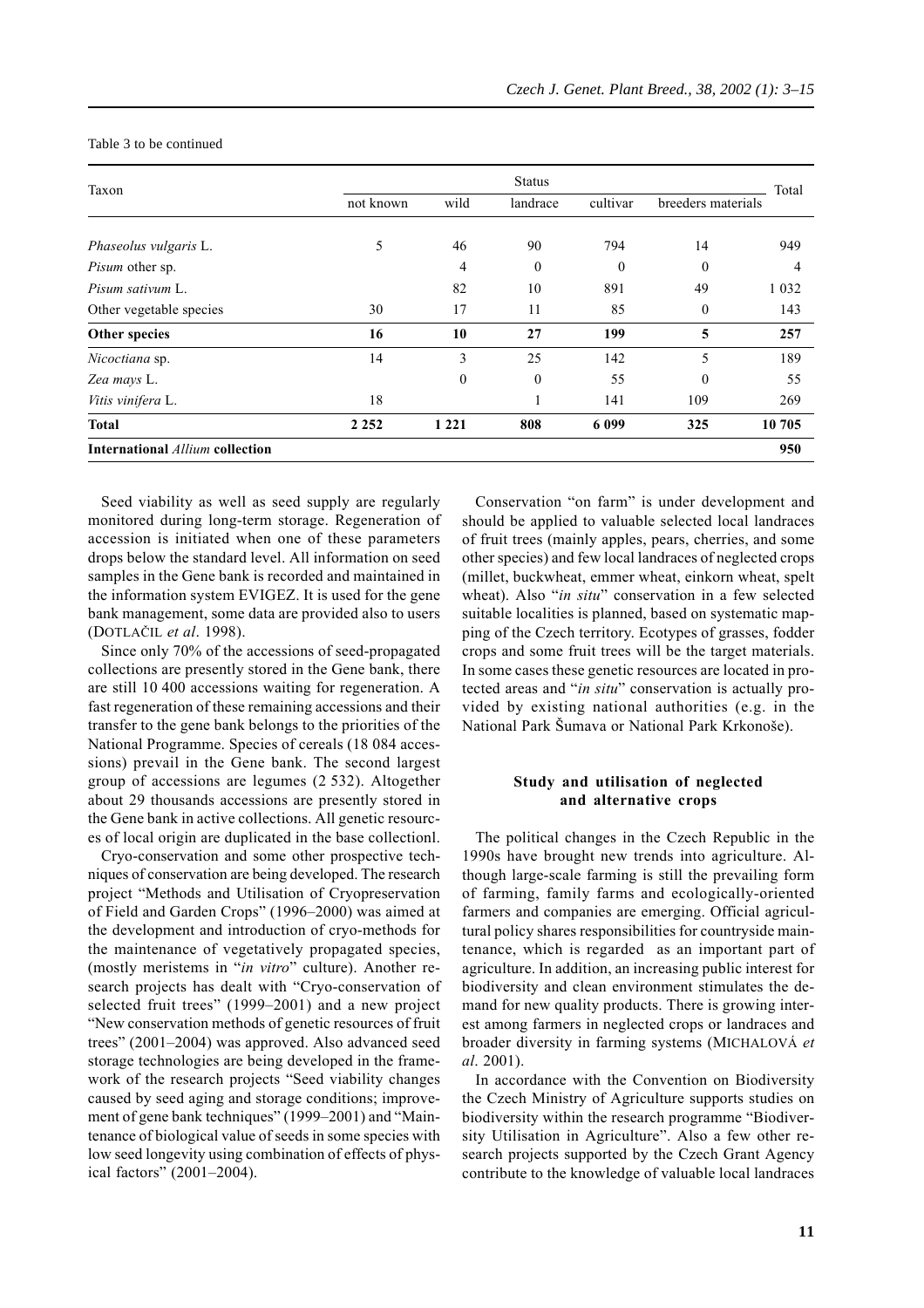and ecotypes and their possible utilisation. Some farmers (especially organic farms) and some companies processing agricultural products are also involved in these activities. Studies of collections at the RICP Prague reflect these efforts, as they cover an increasing number of species and are aimed at increasing agro-biodiversity in practice.

## **Utilisation of alternative crops in farming systems**

In series of experiments at the RICP Prague 239 cultivars and ecotypes of 12 species – *Sinapis alba* L*.*, *Brassica nigra* (L.) Koch *, Brassica carinata* A. Braun*, Brassica juncea* (L.) Czern*., Camelina sativa* (L.) Crantz*, Crambe abyssinica* Hochst. ex R.E.Fr.*, Brassica rapa* L*., Eruca sativa* Miller, *Phacelia tanacetifolia* Benth.*, Setaria italica* (L.) Beauv*., Panicum miliaceum* L*.* and *Fagopyrum esculentum* Moench *–* were evaluated and promising genetic resources were chosen for field tests. In subsequent experiments several economically important traits were evaluated in 24 selected cultivars (ecotypes) of 11 species. Also the growth of biomass (dry matter) during the first seven weeks of vegetation and its dynamics were measured as well as the protein content in the above ground biomass. The data were analyzed and the potential "catch effect" of particular crops of soil nitrogen utilisation has been estimated.

High seed yields were found in *Sinapis alba* L. (2.34 t per ha) and *Setaria italica* (L.) Beauv. (2.22 t/ha). Seed yields above 2 t/ha were recorded also in buckwheat (*Fagopyrum esculentum* Moench) and krambe (*Crambe abyssinica* Hochst. ex R.E.Fr.)*.* Dry biomass production during the first weeks of vegetation has been strongly influenced by climate and soil conditions (years and sites). Under different conditions white mustard (*Sinapis alba* L.) produced high dry biomass within the seven-week period (0.5–0.7 kg/m2 ). Also *Phacelia tanacetifolia* Benth*, Setaria italica* (L.) Beauv and *Brassica carinata* A. Braun provided relatively high dry matter production (over  $0.5 \text{ kg/m}^2$ ) in most environments. Especially in *Sinapis alba* L. and *Setaria italica* (L.) Beauv. significant accumulation of nitrogen in dry matter can be expected (about 140–150 kg N /ha in the best cultivars under convenient conditions when they are used as catch crops for green manuring). The highest catch effect was estimated in cv. Nakielska (*Sinapis alba* L.) and in the ecotype SET 621/91 of *Setaria italica* (L.) Beauv*.* These preliminary results should be verified in large-scale experiments and in agricultural practice. In this way, alternative crops can contribute to the diversity of crops in agricultural systems but they can also help to maintain the soil fertility and prevent leakage of nitrogen to the ground waters.

## **Evaluation and utilisation of neglected crops**

Wheat, barley, ray, oats and recently also triticale are the most important cereals in the Czech Republic. Historically, however, other crops were important at the Czech territory – pseudocereals and cereals, mainly buckwheat, millet and some neglected wheat species (spelt wheat, emmer wheat and einkorn wheat). Although most local landraces were lost in the last century, some valuable local materials still exist and they should be conserved (some of them preferably in "on farm") and effectively utilised to increase the agrobiodiversity in field cropping systems (DOTLAČIL *et al*. 1998, 2000a, b). All above-mentioned species provide specific quality products, which can be utilised in human nutrition. All these species belong also to low-input crops, that can be successfully grown in less favourable environments and with reduced fertiliser and pesticide application. These important properties, together with the special value for human nutrition, predestinate them as a choice for organic agriculture and for the production of bio-food (MICHALOVÁ *et al*. 2001).

 The oldest records of buckwheat from the territory of the Czech Republic go back to the  $12<sup>th</sup>$  century. It was the most favourite food in the  $16<sup>th</sup>$  and  $17<sup>th</sup>$  century, then the growing declined due to the expansion of bakery products and growing potato popularity. The maximum retreat of buckwheat occurred during the last century and many local varieties were definitely lost. Therefore domestic materials contribute only by a small part to the present collection.

At present time the growing area of buckwheat is not officially recorded, estimates are about 2 000 ha in conventional farming and about 1 000 ha on organic farms. The 3 000 ha of buckwheat represent about 0.12% of arable farmland. The growing interest for buckwheat in the last ten years comes mainly from organic farming. In the Czech collection are maintained 136 accessions of buckwheat. From the evaluated accessions several promising populations were chosen and tested for potential use in farming.

A set of 20 selected buckwheat cultivars of different origin was tested for 3 years in field trials. 16 selected traits, including 10 quality parameters, some morphological traits, parameters of growth and development phases and yield components were evaluated. The highest variability, expressed as coefficient of variation (CV) was found for yield (51.9%), rutin content in the aboveground mass (46.92%) and rutin content in seeds (33.17%). The lowest variability ( $CV < 10\%$ ) were found for contents of starch, crude protein and some mineral elements (P, K, Mg). The effect of years was significant in all studied traits. The differences in plant height, oil content and K content were significant in all three years. The cultivars were grouped according to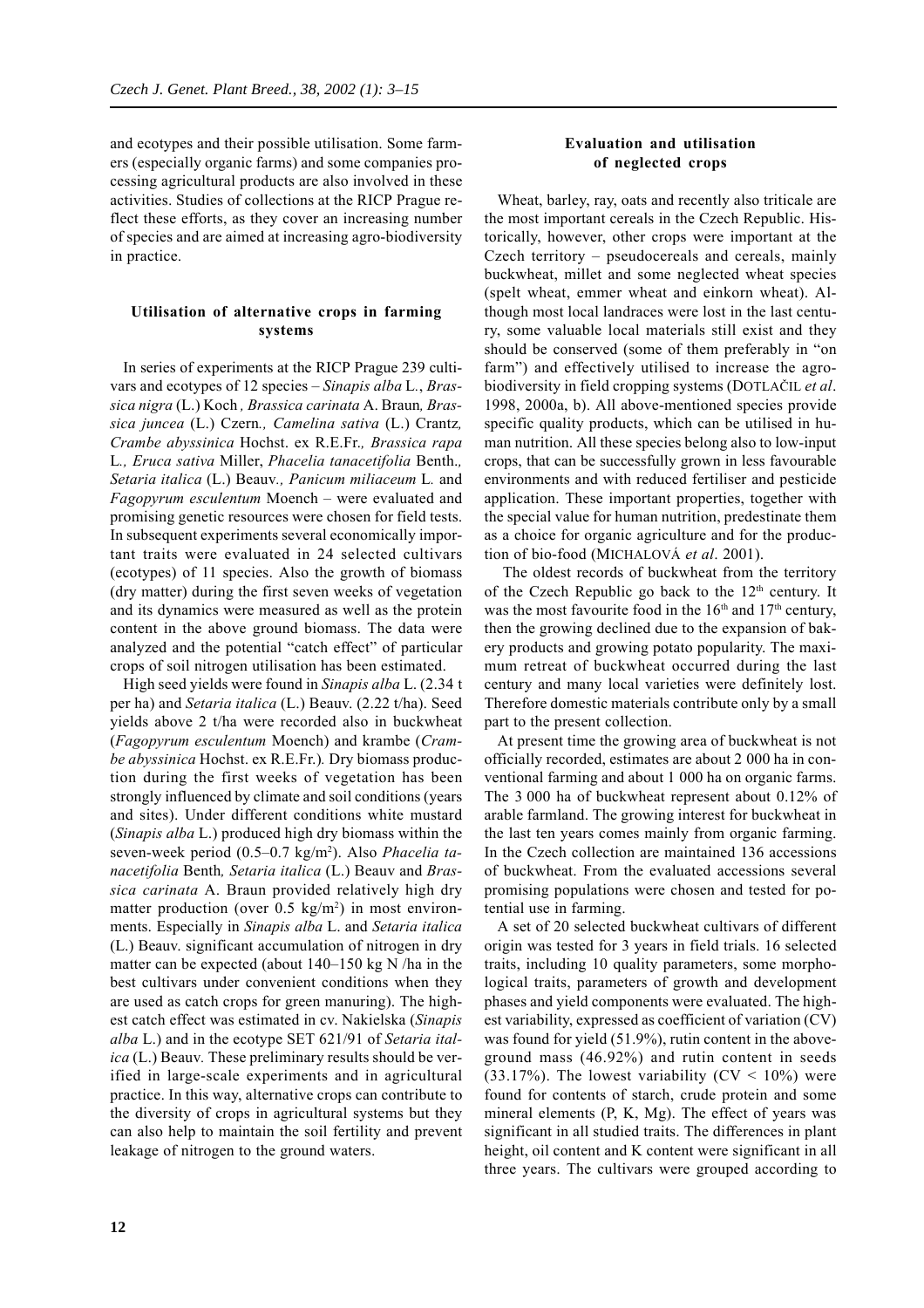yield into higher yielding, medium yielding and lower yielding, relative to the standard cv. Pyra. A cluster analysis using all evaluated traits separated the cultivars into three clusters. By dividing the clusters into yield groupes 6 subgroupes were obtained. The cultivars Sumcanka, Krupinka, Hruszowska, Skorospelaya and Prego formed the group with the highest yield and optimum expressions of other traits.

Experiments were performed, to compare growing practices under organic conditions with conventional farming. The results were important for the development of organic buckwheat production in the Czech Republic.

Two buckwheat cultivars are on the Czech variety list and recommended for growing: Pyra (selected from a local population) and the bred cultivar Jana. Also some not registered Polish cvs. are grown. A landrace, Vychodoslovenska, grown in the former Czechoslovakia, is considered valuable for "on farm" conservation (MI-CHALOVÁ *et al*. 1998a, b).

Also millet, common in Middle Europe for centuries, the growing area of which has strongly declined to now about 400 ha, experiences a renaissance in organic farming. The Czech collection of millet genetic resources reached 171 accessions, but only a few local landraces are maintained. The local cultivar Hanacka Mana and the bred cultivar Unicum are recommended for growing. The Slovak landrace "Slovenske cervene", grown historically also in Czechia, is considered valuable for "on farm" conservation.

Wheat is considered one of the most important crops for human nutrition. The wheat species *Triticum aestivum L. and T. durum Desf. are widely grown world*wide. Also some another species have special properties important for their potential utilisation as crops. Our collection of wheat genetic resources with 10 481 accessions includes also outdated cultivars and landraces of other hulled wheat species: 104 emmer (*T. dicoccum* [Schrank] Schübl.), 74 spelt (*T. spelta* L.) and 38 einkorn (*T. monococcum* L.) wheats. Standard evaluation of these accessions is done regularly and also valuable cultivars were evaluated in detailed in the last years (STEHNO *et al*. 1998; DOTLAČIL *et al*. 2000b).

Spelt wheat is an old cultivated crop and has specific properties. The accessions showed 25% of glumes in the harvested spikelets, TKW between 48 and 57 g, high protein content close to 18% and good bread making quality. The cultivation area of spelt wheat is recently increasing and reached more than 500 ha in the last year. Two cultivars are presently on the Czech variety list, cv. Franckenkorn and the recently released Czech cv. Rubiota, which was selected as the best among local landraces. Several other ladraces were recommended for "on farm" conservation, mainly due to their superior quality.

The accessions of emmer wheat (*T. dicoccum* [Schrank] Schübl.) showed 25–27% glumes in the harvested spikelets, a TKW of only 35–37 g and a yield of naked kernels between 2.2–2.5 t/ha. The crude protein content was close to 20%, i.e. by nearly one third higher than in bread wheat. In contrast, the SDS sedimentation values were low, indicating lower suitability for breadmaking purposes.

The accessions of einkorn wheat (*T. monococcum* L.) showed 28% glumes in the harvested spikelets and the TKW was with 27–29 g relatively low. The yield of naked kernels was nearly the same as in emmer wheat (2.5 t/ha in 1999 and 2.1 t/ha in 2000). Einkorn also did not differ from emmer in the crude protein content (20.7 and 18.6%, respectively). Einkorn similarly as emmer seems to be more suited for other use than breadmaking (porridges, müsli etc.).

Hulled wheat species are more resistant to unfavourable growing conditions. For instance, after a very hot and dry spring in 2000 at Prague-Ruzyně, some emmer and einkorn accessions yielded more protein per hectare than the standard bread wheat cultivar. Recently the interest in neglected wheat species as spelt, emmer and einkorn is growing among organic farmers in the Czech Republic. No cultivars of emmer or einkorn wheat are presently on the Czech variety list. However, most local populations (landraces) are maintained and in both species valuable accessions have been found, that can be recommended for "on farm" conservation as well as for practical utilisation. Their quality parameters and agronomic properties permit to recommend them for growing at limited extent under low-input conditions, especially in organic farming.

#### **References**

- BAREŠ I., DOTLAČIL L. (1998): History of genetic resources studies in the Czech Republic. In: DOTLAČIL L., ŠTOLC K.J. (eds): National Programme on Plant Genetic Resources Conservation and Utilisation in the Czech Republic. Prague: 4–8.
- BAREŠ I., STEHNO Z., VLASÁK M. (1999): Genetic resources of winter barley (*Hordeum vulgare* L. – plant hiemnalis) grown in Czechoslovakia in the period 1918–1992. Plant Genetic Resources – Annual report: 40–45.
- BAREŠ I., STEHNO Z. (1999): Genetic resources of rye (*Secale cereale* L.) grown in Czechoslovakia in the period 1918– 1992. Plant Genetic Resources – Annual report 1997: 47–56.
- DOTLAČIL L., STEHNO Z., FABEROVÁ I. (1999): Care on plant genetic resources of agricultural crops in Czech Republic – status in 1998. In: Plant Genetic Resources /Genetické zdroje rastlín. Annual report 1998. Slovak Agric. Univ. Nitra: 73– 81.
- DOTLAČIL L., ŠTOLC K.J. (1998): National Programme on Plant Genetic Resources Conservation and Utilisation in the Czech Republic. Geneticke zdroje č. 71. VÚRV Prague. ISBN 80-238-3207-7.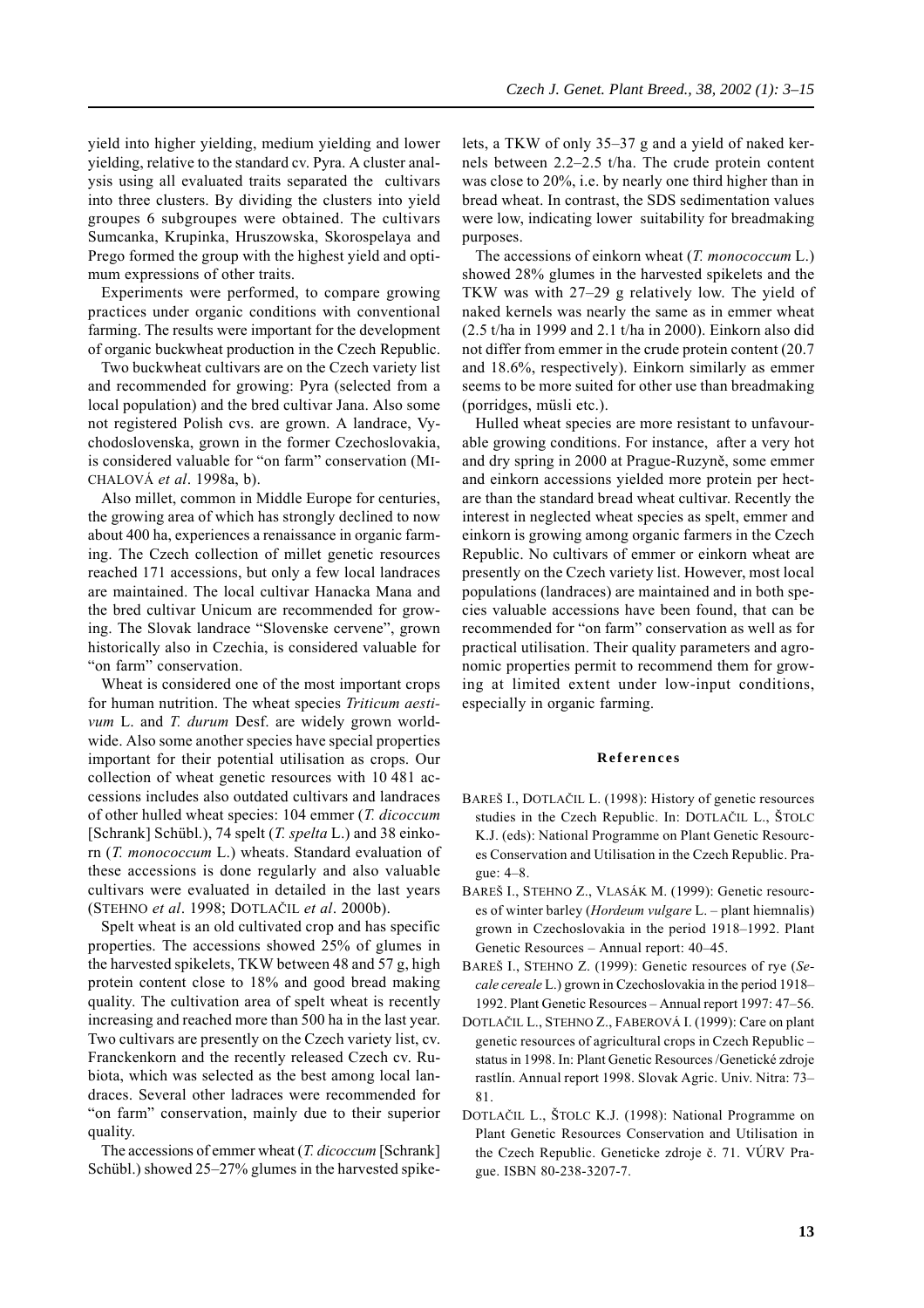- DOTLAČIL L., ŠTOLC K.J., STEHNO Z., FÁBEROVÁ I. (1998): The National Programme on Plant Genetic Resources Conservation and Utilisation in the Czech Republic. In*:* Implementation of the Global Plan of Action in Europe – Conservation and Sustainable Utilisation of Plant Genetic Resources for Food and Agriculture. Proc. Eur. Symp. 30 June–3 July 1998, Braunschweig, Germany. IPGRI Rome: 350–354.
- DOTLAČIL L. (1998)**:** Genepool of Agricultural Crops and its Value – National Programme on Plant Genetic Resources Conservation and Utilisation in the Czech Republic. In: DOTLAČIL L., ŠTOLC K.J. (eds): National Programme on Plant Genetic Resources Conservation and Utilisation in the Czech Republic. Prague: 9–14.
- DOTLAČIL L., HERMUTH J., STEHNO Z., MANEV M. (1998): Potential value of European landraces and old cultivars of winter wheat for breeding. In: Proc. 9<sup>th</sup> Int. Wheat Genet. Symp., Saskatoon, Saskatchewan*,* Canada, 2–7 August: 201– 203.
- DOTLAČIL L., HERMUTH J., STEHNO Z., MANEV M. (2000a): Diversity in european winter wheat landraces and obsolete cultivars. Czech J. Genet. Plant Breed., **36**: 29–36.
- DOTLAČIL L., HERMUTH J., TISOVÁ V., BRINDZA J., DEBRE F. (2000b): Yield Potential and Stability in Selected Winter Wheat Landraces and Obsolete Cultivars of European Origin. Rostl. Výr., **46**: 153–158.
- FABEROVÁ I., DOTLAČIL L. (1996): Collaboration in plant genetic resources activities between state and privatised institutions in the Czech Republic. In: GASS T., AMBROSE M., FABEROVÁ I., LE BLANC A., WEIBULL J. (compilers). Report of a Workshop on Wheat Genetic Resources, 21–23 March 1996. Paris, France*,* IPGRI Rome, Italy: 33–36.
- FAO (1996a): Global plan of action for the conservation and sustainable utilisation of plant genetic resources for food and agriculture. FAO, Rome.
- FAO (1996b): The state of the world's plant genetic resources for food and agriculture. FAO, Rome.
- FAO (1998): The state of the world's plant genetic resources for food and agriculture. FAO, Rome.
- GASS T., FRESE L., BEGEMANN F., LIPMAN E. (1999): Implementation of the global plan of actin in Europe – conservation and sustainable utilisation of plant genetic resources for food and agriculture. In: Proc. Eur. Symp., Braunschweig, Germany, 1998.
- MARTYNOV S.P., DOBROTVORSKAYA T.V., STEHNO Z., DO-TLAČIL L., FABEROVÁ I., HOLUBEC V. (1992): Catalogue genealogies and gene alleles identified in 31 000 cultivars and lines of wheat. Vol. I and II. Prague.
- MARTYNOV S.P., DOBROTVORSKAYA T.V., STEHNO Z., DO-TLAČIL L., FABEROVÁ I., HOLUBEC V. (1996a): Appendices pedigree and gene alleles to the catalogue genealogies and gene alleles identified in 31 000 cultivars and lines of wheat. Vol. I and II. Prague.
- MARTYNOV S.P., DOBROTVORSKAYA T.V., STEHNO Z., DO-TLAČIL L., FABEROVÁ I., HOLUBEC V. (1996b): Catalogue genealogies and gene alleles of wheat. Vol. III. 15 000 cultivars and lines. Prague.
- MARTYNOV S.P., DOBROTVORSKAYA T.V., STEHNO Z., DO-TLAČIL L. (1997): Genetic diversity of Czech and Slovak wheat cultivars in the period 1954–1994. Genet. a Šlecht., **33**: 1–12.
- MICHALOVÁ A., DOTLAČIL L., ČEJKA L. (1998a): Evaluation of common buckwheat cultivars. Rostl. Výr., **44**: 361– 368.
- MICHALOVÁ A., DOTLAČIL L., ČEJKA L. (1998b): Evaluation of Common Buckwheat Cultivars. In: Advances in Buckwheat Research. SISB, Winnipeg, Manitoba, August 12–14: I/97–I/100.
- MICHALOVÁ A., HERMUTH J., DOTLAČIL L., STEHNO Z. (2001): Increasing diversity in agricultural systems and quality of production by utilisation of alternative and neglected crops. In: Proc.  $50<sup>th</sup>$  Anniversary Conf. Crop Science on the Verge of the  $21<sup>st</sup>$  Century – Opportunities and Challenges. Prague, 11–13 September: 122–125.
- STEHNO Z., DOTLAČIL L., VLASÁK M. (1996): Wheat Genetic Resources Collection in the Research Institute of Crop Production in Prague, Czech Republic. In: Abstr. 5<sup>th</sup> Int. Wheat Conf., Ankara, Turkey, June 10–14, 1996.
- STEHNO Z., DOTLAČIL L., HERMUTH J. (1997): Plant genetic resources conservation and utilisation in the Czech Republic. Proc. Latvian Acad. Sci., **51**: 39–44.
- STEHNO Z., MANEV M., DOTLAČIL L. (1998): Grain quality characters in collection of wheat genetic resources. In: Proc. 9<sup>th</sup> Int. Wheat Genet. Symp., Saskatoon, Saskatchewan, Canada, 2–7 August: 354–356.
- STEHNO Z., DOTLAČIL L., FABEROVÁ I. (1999): Genetic erosion issues – plant genetic resources in the Czech Republic. In: Proc. Techn. Meet. Methodology of the FAO World Information and Early Warning System on Plant Genetic Resources. RICP, Prague, 21–23 June: 56–60.
- STEHNO Z., CHYTILOVÁ V., FABEROVÁ I. (2000): Status of Beta collection in the Czech Republic. In: MAGIONI L., FRESE L., GERMEIER C., LIPMAN E.: Report of a Working Group on Beta. IPGRI. ISBN 92-9043-441-4: 21–22.

Received for publication November 29, 2001 Accepted after corrections January 28, 2002